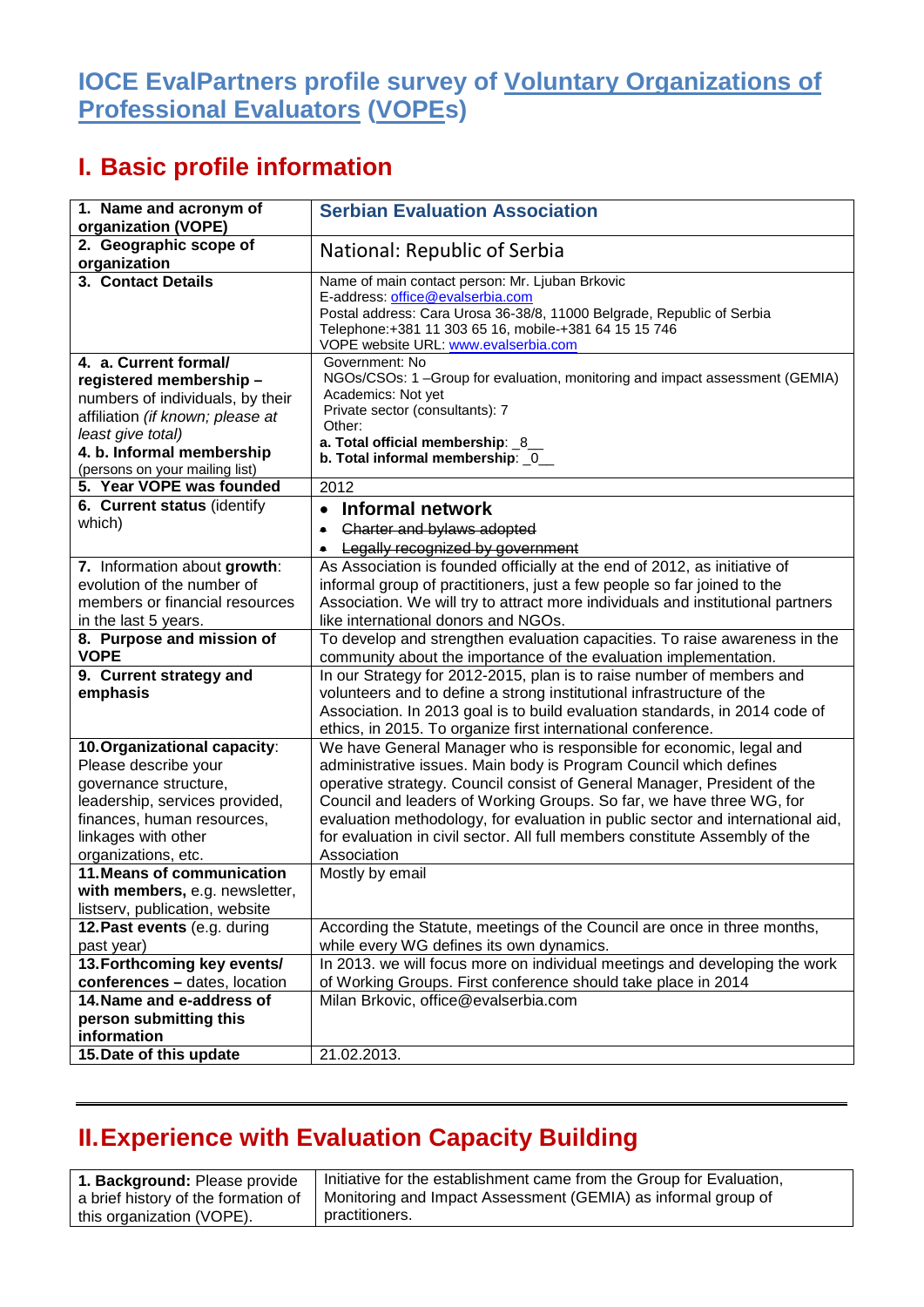| 1.1 Who were/are the key<br>players?                                                                                                                                                                                                                                                                                                                                                                                                                                                                                                                                                                                                                                         | Gemia and President of the Council                                                                                                                                                                                                                                |
|------------------------------------------------------------------------------------------------------------------------------------------------------------------------------------------------------------------------------------------------------------------------------------------------------------------------------------------------------------------------------------------------------------------------------------------------------------------------------------------------------------------------------------------------------------------------------------------------------------------------------------------------------------------------------|-------------------------------------------------------------------------------------------------------------------------------------------------------------------------------------------------------------------------------------------------------------------|
| 1.2 How many members do you<br>have on your governing board/<br>committee?                                                                                                                                                                                                                                                                                                                                                                                                                                                                                                                                                                                                   | General Manager, President of the Council, and leaders of three WG (in<br>total 5 key players)                                                                                                                                                                    |
| 1.3 What are the main existing<br>strengths that your VOPE is<br>trying to capitalize on?                                                                                                                                                                                                                                                                                                                                                                                                                                                                                                                                                                                    | Human resources, working experience in public sector, NGOs and in<br>international community.                                                                                                                                                                     |
| 1.4 What are the main<br>challenges that your VOPE is<br>trying to address?                                                                                                                                                                                                                                                                                                                                                                                                                                                                                                                                                                                                  | To attract financial support and to achieve understanding of the so far<br>unknown concept and idea of evaluation in our country                                                                                                                                  |
| 2. Organizational motivation:                                                                                                                                                                                                                                                                                                                                                                                                                                                                                                                                                                                                                                                | More transparency in development programmes and projects                                                                                                                                                                                                          |
| What were/are the driving forces<br>of the VOPE and its historical<br>development?                                                                                                                                                                                                                                                                                                                                                                                                                                                                                                                                                                                           |                                                                                                                                                                                                                                                                   |
| 3. Evaluation Capacity                                                                                                                                                                                                                                                                                                                                                                                                                                                                                                                                                                                                                                                       | Web site, individual meetings, letters to main stakeholders                                                                                                                                                                                                       |
| Building: What has your VOPE<br>done to promote evaluation<br>(M&E) capacity?                                                                                                                                                                                                                                                                                                                                                                                                                                                                                                                                                                                                |                                                                                                                                                                                                                                                                   |
| 4. Context / target entities:                                                                                                                                                                                                                                                                                                                                                                                                                                                                                                                                                                                                                                                | We believe it is equally important to build a strong organization and to                                                                                                                                                                                          |
| More specifically, who are the<br>persons or institutions your<br>organization seeks to influence<br>(to strengthen evaluation<br>capacity)? For example:<br>4.1 Technical capacities to<br>supply quality evaluations,<br>partnering with experts, local<br>universities or others to<br>provide training for<br>members, etc.;<br>4.2 Strengthening VOPE<br>organizational capacity itself;<br>4.3 Enhancing the enabling<br>environment for evaluation,<br>including strengthening the<br>demand for and use of<br>evaluations by policy<br>makers;<br>4.4 Influencing governmental<br>policies related to evaluation,<br>evaluation designs and<br>implementation of M&E | maintain contacts with international donors and foreign evaluation<br>community (transfer of the knowledge and experience)                                                                                                                                        |
| systems, etc.                                                                                                                                                                                                                                                                                                                                                                                                                                                                                                                                                                                                                                                                |                                                                                                                                                                                                                                                                   |
| 5. Public accountability: Is your<br>VOPE helping to strengthen<br>oversight and transparency of<br>government programs? If so, in<br>what ways? Can you share any<br>success stories of evaluators or<br>others promoting public<br>accountability?                                                                                                                                                                                                                                                                                                                                                                                                                         | Not so far, but we plan to initiate New partnership for development, with<br>a participation of international donors, public policy and civil society.<br>General idea is to reach a consensus about most important things in social<br>and economic development. |
| 6. More specifically, what are                                                                                                                                                                                                                                                                                                                                                                                                                                                                                                                                                                                                                                               | We will focus mostly on but not limit to poverty and access to financial                                                                                                                                                                                          |
| some of the key themes for                                                                                                                                                                                                                                                                                                                                                                                                                                                                                                                                                                                                                                                   | services of vulnerable categories. But also we will cover other important                                                                                                                                                                                         |
| which you advocate? For                                                                                                                                                                                                                                                                                                                                                                                                                                                                                                                                                                                                                                                      | topics such as social justice and cultural policy.                                                                                                                                                                                                                |
| example, are you promoting                                                                                                                                                                                                                                                                                                                                                                                                                                                                                                                                                                                                                                                   |                                                                                                                                                                                                                                                                   |
| issues related to cultural                                                                                                                                                                                                                                                                                                                                                                                                                                                                                                                                                                                                                                                   |                                                                                                                                                                                                                                                                   |
| sensitivity, equity, social justice,                                                                                                                                                                                                                                                                                                                                                                                                                                                                                                                                                                                                                                         |                                                                                                                                                                                                                                                                   |
| empowerment, transformation,                                                                                                                                                                                                                                                                                                                                                                                                                                                                                                                                                                                                                                                 |                                                                                                                                                                                                                                                                   |
| gender, environment, poverty? If                                                                                                                                                                                                                                                                                                                                                                                                                                                                                                                                                                                                                                             |                                                                                                                                                                                                                                                                   |
| so, please describe or attach<br>relevant documents.                                                                                                                                                                                                                                                                                                                                                                                                                                                                                                                                                                                                                         |                                                                                                                                                                                                                                                                   |
| 7. Methods: Experiences in                                                                                                                                                                                                                                                                                                                                                                                                                                                                                                                                                                                                                                                   |                                                                                                                                                                                                                                                                   |
| strengthening skills of individual                                                                                                                                                                                                                                                                                                                                                                                                                                                                                                                                                                                                                                           |                                                                                                                                                                                                                                                                   |
| members, by (for example):                                                                                                                                                                                                                                                                                                                                                                                                                                                                                                                                                                                                                                                   |                                                                                                                                                                                                                                                                   |